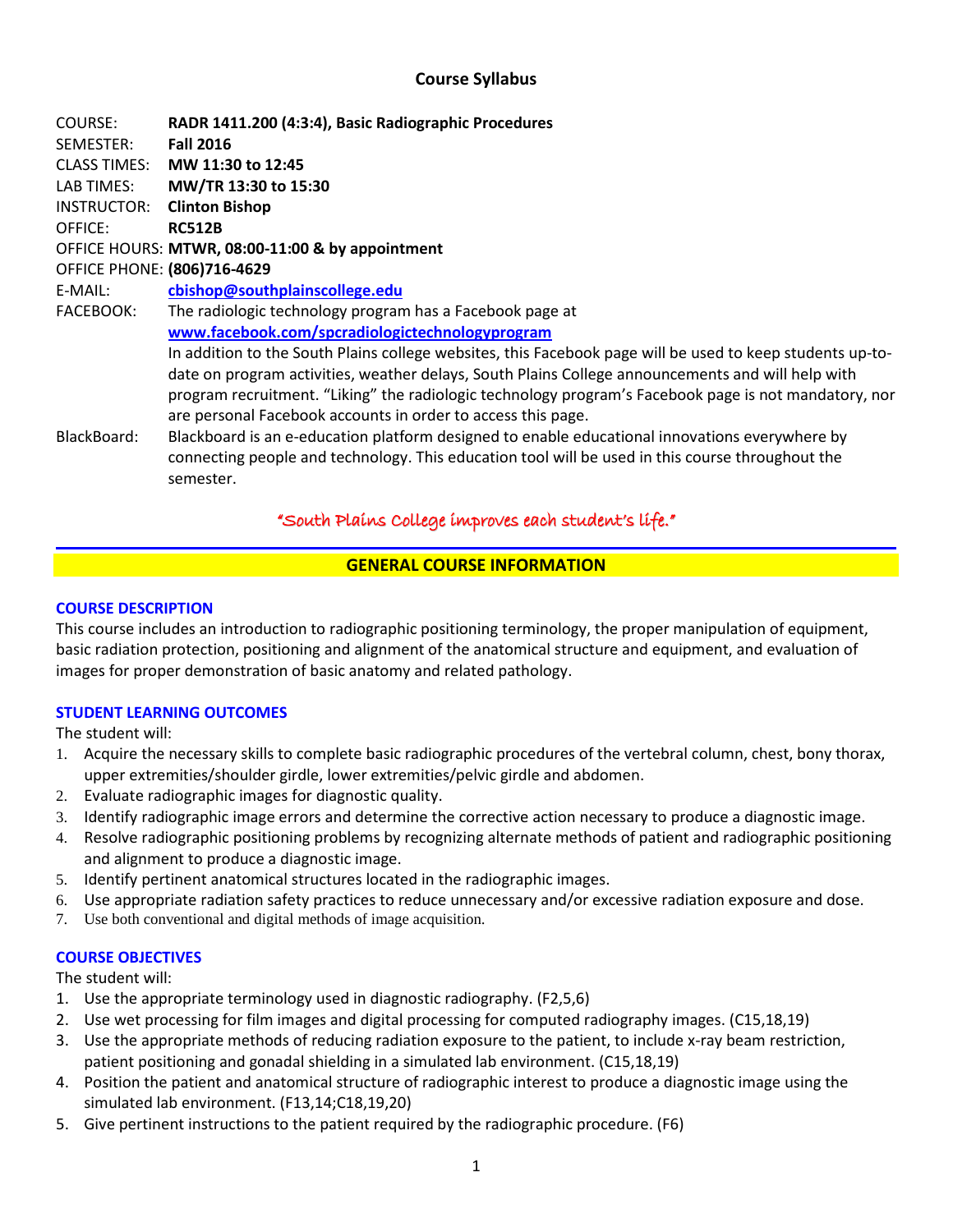- 6. Evaluate the radiographic image for errors in identification markers, patient/anatomical structure positioning, misalignment of the patient, x-ray tube and image receptor, as well as, visibility of the anatomical structure of interest. (F9,10,12)
- 7. Correct any identified error to produce a diagnostic image. (C15,16,17,18,19,20)

### **EVALUATION METHODS**

The course grade will be determined by a combination of major exams and a comprehensive final exam. The following guidelines will be followed regarding exams:

- The student is expected to complete a major exam at the scheduled time. **Make-up exams will be at the instructor's discretion.**
- A student arriving late for a major exam will not be allowed to take the exam if any student has completed the exam and left the classroom.
- All major exams must be completed within the designated class time.
- A comprehensive final exam will be given during the time designated by South Plains College.
- It is the responsibility of the student to bring an appropriate calculator to class. **NO CELL PHONES ALLOWED WHILE TESTING (even to use as calculators). Students will not be allowed to share calculators during an exam.**

#### **ACADEMIC INTEGRITY**

It is the aim of the faculty of South Plains College to foster a spirit of complete honesty and a high standard of integrity. The attempt of any student to present as his or her own any work which he or she has not honestly performed is regarded by the faculty and administration as a most serious offense and renders the offender liable to serious consequences, possibly suspension.

**Cheating** - Dishonesty of any kind on examinations or on written assignments, illegal possession of examinations, the use of unauthorized notes during an examination, obtaining information during an examination from the textbook or from the examination paper of another student, assisting others to cheat, alteration of grade records, illegal entry or unauthorized presence in the office are examples of cheating. Complete honesty is required of the student in the presentation of any and all phases of coursework. This applies to quizzes of whatever length, as well as final examinations, to daily reports and to term papers.

**Plagiarism** - Offering the work of another as one's own, without proper acknowledgment, is plagiarism; therefore, any student who fails to give credit for quotations or essentially identical expression of material taken from books, encyclopedias, magazines and other reference works, or from themes, reports or other writings of a fellow student, is guilty of plagiarism.

If found cheating or plagiarizing, the student's future in this program will be based on the decisions from the Allied Health Departmental Director's Committee.

#### **SCANS and FOUNDATION SKILLS**

Refer also to Course Objectives. SCANS and Foundation Skills attached.

# **SPECIFIC COURSE INFORMATION**

#### **TEXT AND MATERIALS**

Frank, Eugene., Merrill's Atlas of Radiographic Positioning and Procedures. 13<sup>th</sup> Edition, 2012. St. Louis, Missouri. The C.V. Mosby Co.

Frank, Eugene., Merrill's Pocket Guide to Radiography. 13<sup>th</sup> Edition 2011. St. Louis, Missouri. The C.V. Mosby Co.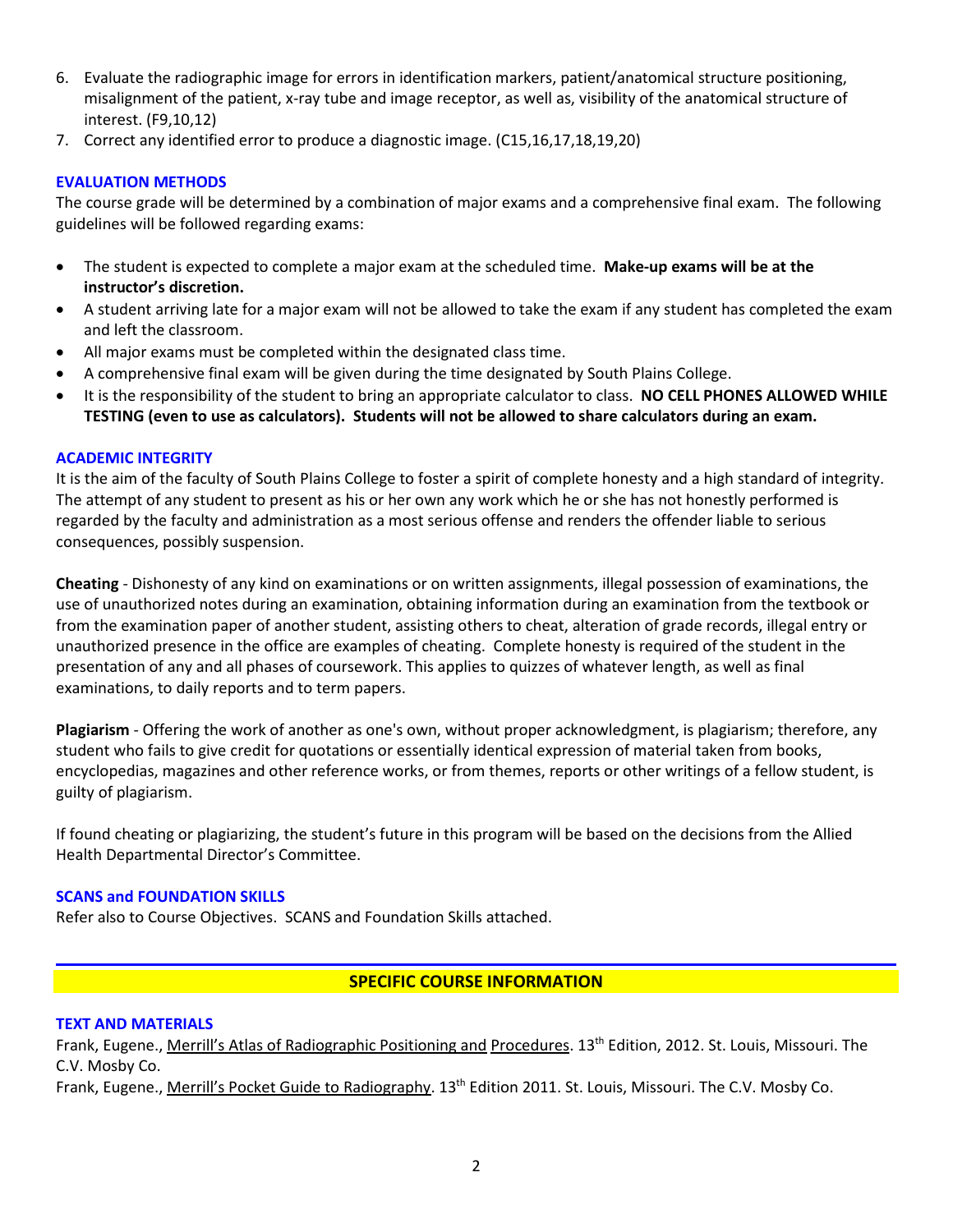#### **ATTENDANCE POLICY**

**SPC** - Students are expected to attend all classes in order to be successful in a course. The student may be administratively withdrawn from the course when absences become excessive as defined in the course syllabus.

When an unavoidable reason for class absence arises, such as illness, an official trip authorized by the college or an official activity, the instructor may permit the student to make up work missed. It is the student's responsibility to complete work missed within a reasonable period of time as determined by the instructor. Students are officially enrolled in all courses for which they pay tuition and fees at the time of registration. Should a student, for any reason, delay in reporting to a class after official enrollment, absences will be attributed to the student from the first class meeting.

Students who enroll in a course but have "Never Attended" by the official census date, as reported by the faculty member, will be administratively dropped by the Office of Admissions and Records. A student who does not meet the attendance requirements of a class as stated in the course syllabus and does not officially withdraw from that course by the official census date of the semester, may be administratively withdrawn from that course and receive a grade of "X" or "F" as determined by the instructor. Instructors are responsible for clearly stating their administrative drop policy in the course syllabus, and it is the student's responsibility to be aware of that policy.

It is the student's responsibility to verify administrative drops for excessive absences through MySPC using his or her student online account. If it is determined that a student is awarded financial aid for a class or classes in which the student never attended or participated, the financial aid award will be adjusted in accordance with the classes in which the student did attend/participate and the student will owe any balance resulting from the adjustment.

**SPC Radiologic Technology** - Class attendance is mandatory. Students with 3 absences will be counseled. Students are allowed 5 absences during fall semester. After the 5 absence, the student will be dropped from the program, regardless of the student's grade. Policies regarding absences coincide with those established for South Plains College as outlined in the SPC General Catalog.

It is extremely important that students arrive for class **on time. Tardiness** disrupts the instructor and the other students. Students who chronically arrive late will be counseled. The student should be prepared for class at the scheduled class start time. **3 tardies will equal 1 absence.**

**Students with perfect attendance and two or less tardies will be awarded 2 points to their final grade at the end of the semester.**

#### **INSTRUCTIONAL METHODS**

The student will receive course information through a series of lectures, PowerPoint presentations, lab assignments, and textbook assignments.

### **CLASSROOM PARTICIPATION**

Attending class regularly will provide the student opportunity to supplement their reading assignments and acquire a better understanding of the course material. Class time missed will result in information gaps and will increase course difficulty. It is the student's responsibility to attend class which will enable him or her to take notes, ask questions, and participate in class discussions. Information handouts may be given in certain instances, but the student should not rely on them. The student is encouraged to take adequate notes during class. Recording class is permitted.

#### **ASSIGNMENT POLICY**

The student is responsible for being prepared for class, which means reading the assigned chapters and/or pages from the textbook prior to class. The textbook is a mandatory requirement. **The student must bring the textbook/e-book to every class.** In some instances, information from the reading assignments not covered during class may be included on an exam.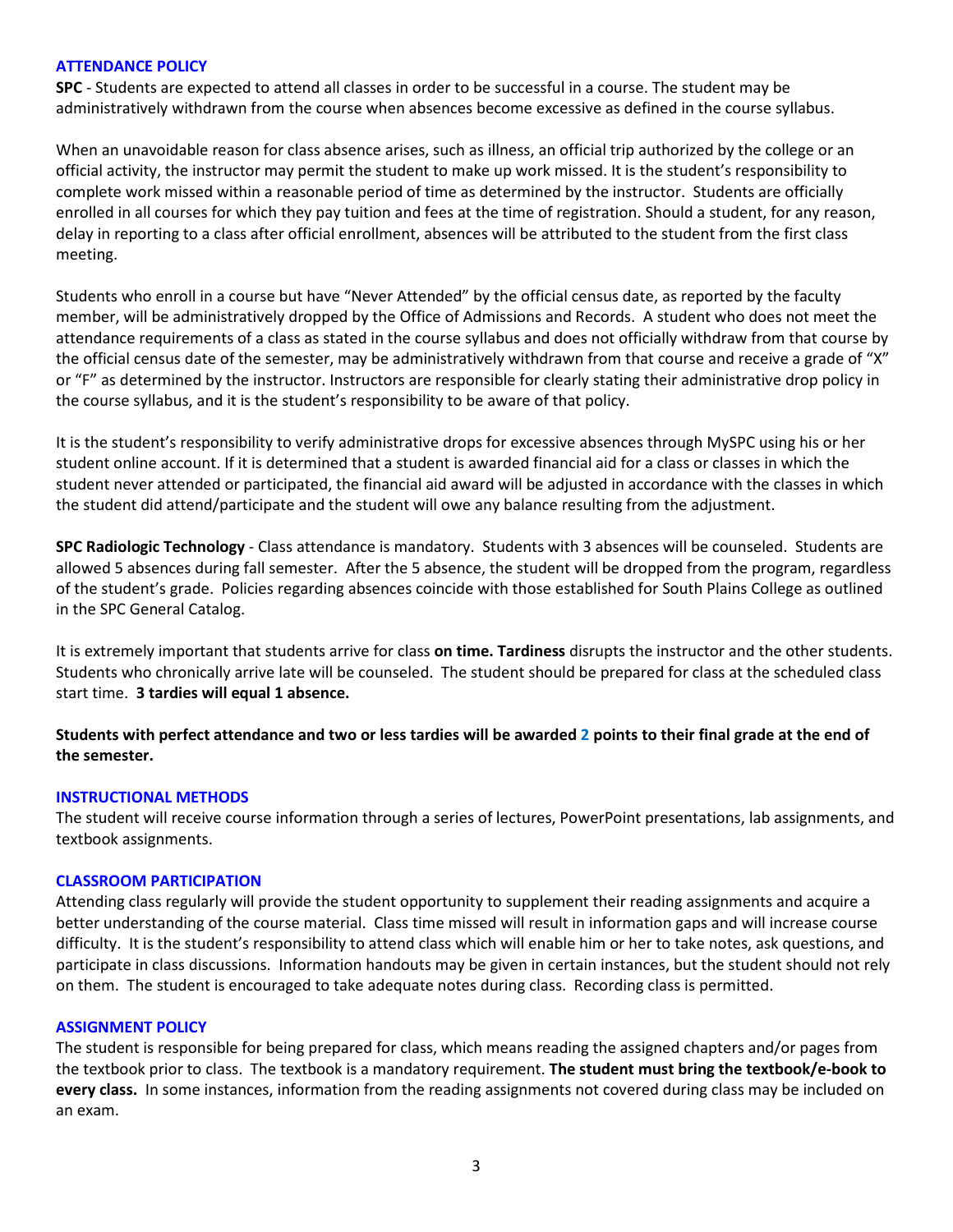#### **REVIEW**

If a student needs assistance with reviewing any of the information giving during class or lab, the student is encouraged to make an appointment with the instructor.

### **CONFERENCES**

If at any time a student is not satisfied with their overall performance, he/she is encouraged to schedule an appointment with me. If necessary, a plan can be developed to help the student improve in their areas of weakness.

#### **GRADING RUBRIC**

Grades in this course will be determined using the following criteria:

| <b>Assessment Tool</b>                         | <b>Assessment Criteria</b>                                              | Percentage<br><b>Score</b> | Grade        |
|------------------------------------------------|-------------------------------------------------------------------------|----------------------------|--------------|
|                                                | Exceptional unit content knowledge &<br>understanding                   | $90 - 100$                 | A            |
| <b>MAJOR EXAMS;</b><br><b>LAB EXAMS</b><br>50% | Good unit content knowledge &<br>✓<br>understanding                     | $80 - 89$                  | B            |
|                                                | Average unit content knowledge &<br>$\checkmark$<br>understanding       | $75 - 79$                  | $\mathsf{C}$ |
|                                                | Unacceptable unit content knowledge &<br>✓<br>understanding             | $0 - 74$                   | F            |
| <b>PROJECTION</b><br><b>NOTEBOOK</b><br>25%    | Exceptional course content knowledge &<br>✓<br>understanding            | $90 - 100$                 | Α            |
|                                                | Good course content knowledge &<br>understanding                        | $80 - 89$                  | B            |
|                                                | Average course content knowledge &<br>understanding                     | $75 - 79$                  | $\mathsf{C}$ |
|                                                | Unacceptable unit content knowledge &<br>$\checkmark$<br>understanding  | $0 - 74$                   | F            |
| <b>FINAL EXAM</b><br>25%                       | $\checkmark$<br>Exceptional course content knowledge &<br>understanding | $90 - 100$                 | A            |
|                                                | Good course content knowledge &<br>$\checkmark$<br>understanding        | $80 - 89$                  | B            |
|                                                | Average course content knowledge &<br>understanding                     | $75 - 79$                  | $\mathsf{C}$ |
|                                                | Unacceptable unit content knowledge &<br>✓<br>understanding             | $0 - 74$                   | F            |

#### **Class Weights**

Major Exams – 50% Projection Notebook – 25% Final Exam – 25%

| Course Grade: A |   | $90 - 100$ |
|-----------------|---|------------|
|                 | R | $80 - 89$  |
|                 | C | $75 - 79$  |
|                 |   | $0 - 74$   |

**A grade average of C (75) must be maintained in all RADR classes.** Failure to do so will result in the student being dropped from the Program.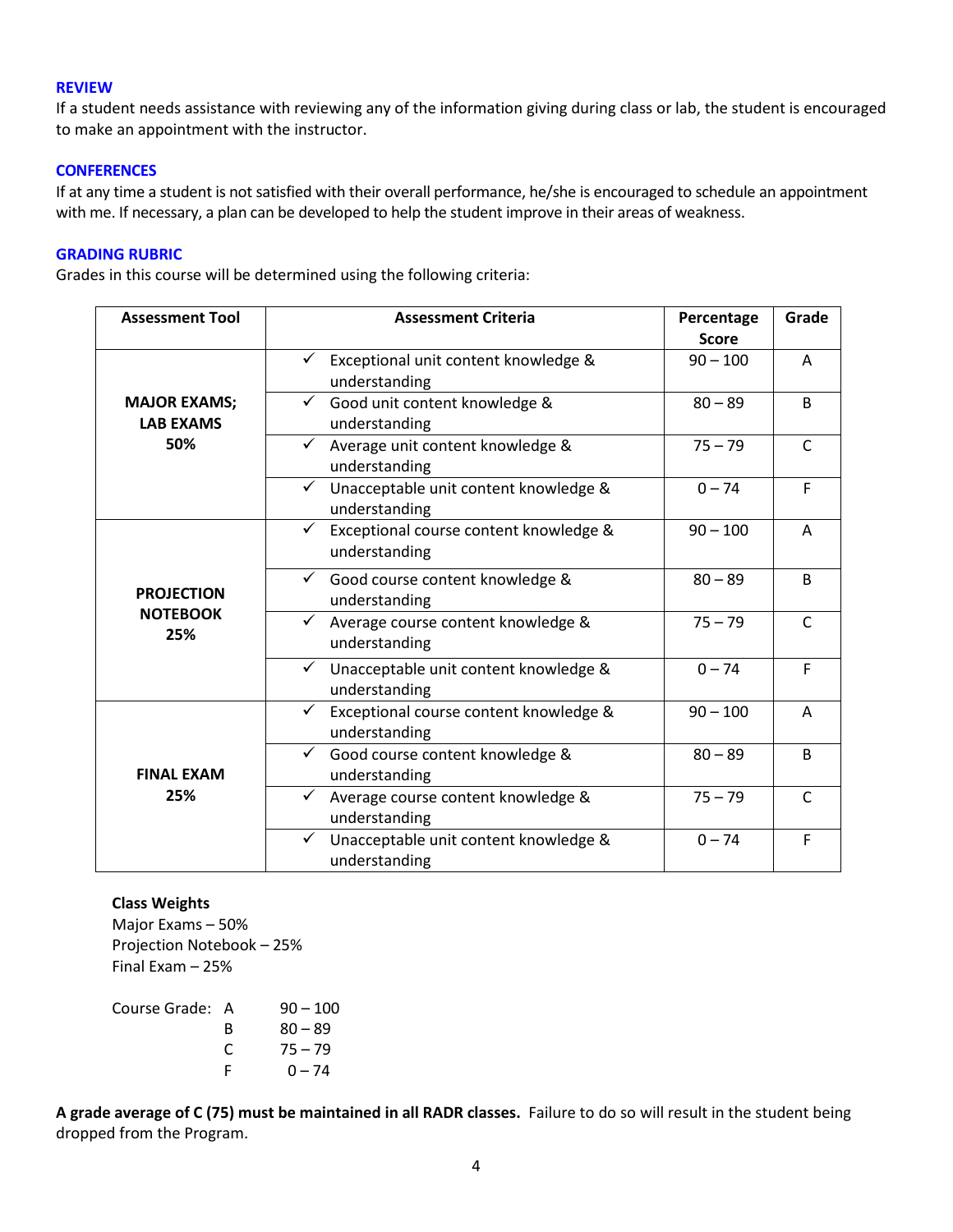#### **STUDENT EVALUATION**

**DIDACTIC CLASS.** Students' acquired knowledge will be evaluated by a multiple choice and matching major exam for each class unit.

**LAB.** Students' acquired radiographic skills will be evaluated by lab assignments, impromptu lab quizzes and simulated radiographic procedures exams using the energized x-ray equipment and the radiographic phantoms.

# **Major Exams – 50% (5 exams, each worth 10%)**

Major exams will be given throughout the semester following each module presented. Exams will be multiple choice and will be done electronically in the computer lab.

- 1. The student will complete the exam at the scheduled time.
- 2. The student must complete the exam within the allotted class time of **1 hour and 15 minutes**.
- 3. There will be **NO** make-up exams or lab quizzes. **NO EXCEPTIONS**.
- 4. If a test must be missed, the weight of the final exam will be increased.
- 5. A student arriving late for an exam will not be allowed to take the exam if **any** student has completed the exam and left the room. This will also count as a tardy.
- 6. No cell phones or other electronic assistance, other than calculators, are allowed during exams.
- 7. According to SPC policy, **student's grade will not be given over the phone or by email to avoid the risk of a breach of confidentiality.**

The following guidelines will be followed regarding **LAB EXAMS**:

- 1. A lab exam will be given at the conclusion of the instructional unit, coinciding with each written **MAJOR EXAM**.
- 2. Major exams 2-5 will include a lab exam. The written exam will count as 60% and the lab exam will count as 40%.
- 3. Each student will sign-up for a time to take the lab exam.
- 4. The lab exam will be conducted using a radiographic phantom and energized x-ray unit.
- 5. The lab exam will consist of projections chosen by the instructor.
- 6. The lab exam must be completed within the allotted time.
- 7. The student is responsible for all aspects of the lab exam, including setting the given exposure factors.
- 8. The student will NOT be allowed to use any form of assistance, including, but not limited to, notes and/or textbook.
- 9. Each radiographic image must be deemed diagnostic by the instructor for grading. ANY RADIOGRAPHIC IMAGE THAT WOULD REQUIRE REPEATING FOR DIAGNOSTIC PURPOSES **WILL BE GIVEN A ZERO(0)**.
- 10. Each lab exam grade will be calculated with the coinciding major exam grade.
- 11. According to SPC policy, **the student's grade will not be given over the phone or by email to avoid the risk of a breach of confidentiality.**

# **Projection Notebook – 25%**

The projection notebook will consist of a comprehensive notebook of the procedures covered in class/lab. The notebook will consist of:

- 1. 2" 3 ring binder.
- 2. Tab dividers separating each anatomical area (Upper Extremity, Shoulder, Lower Extremity, Pelvis, Vertebral Column, Bony Thorax and Thorax Viscera).
- 3. Handwritten or typed (Word document), no copy/cut & paste, detailing EACH procedure covered in class/lab.
- 4. The forms to be used will be provided via Blackboard.
- 5. The notebook will be due at each major lab exam.
- 6. **No late work will be accepted**.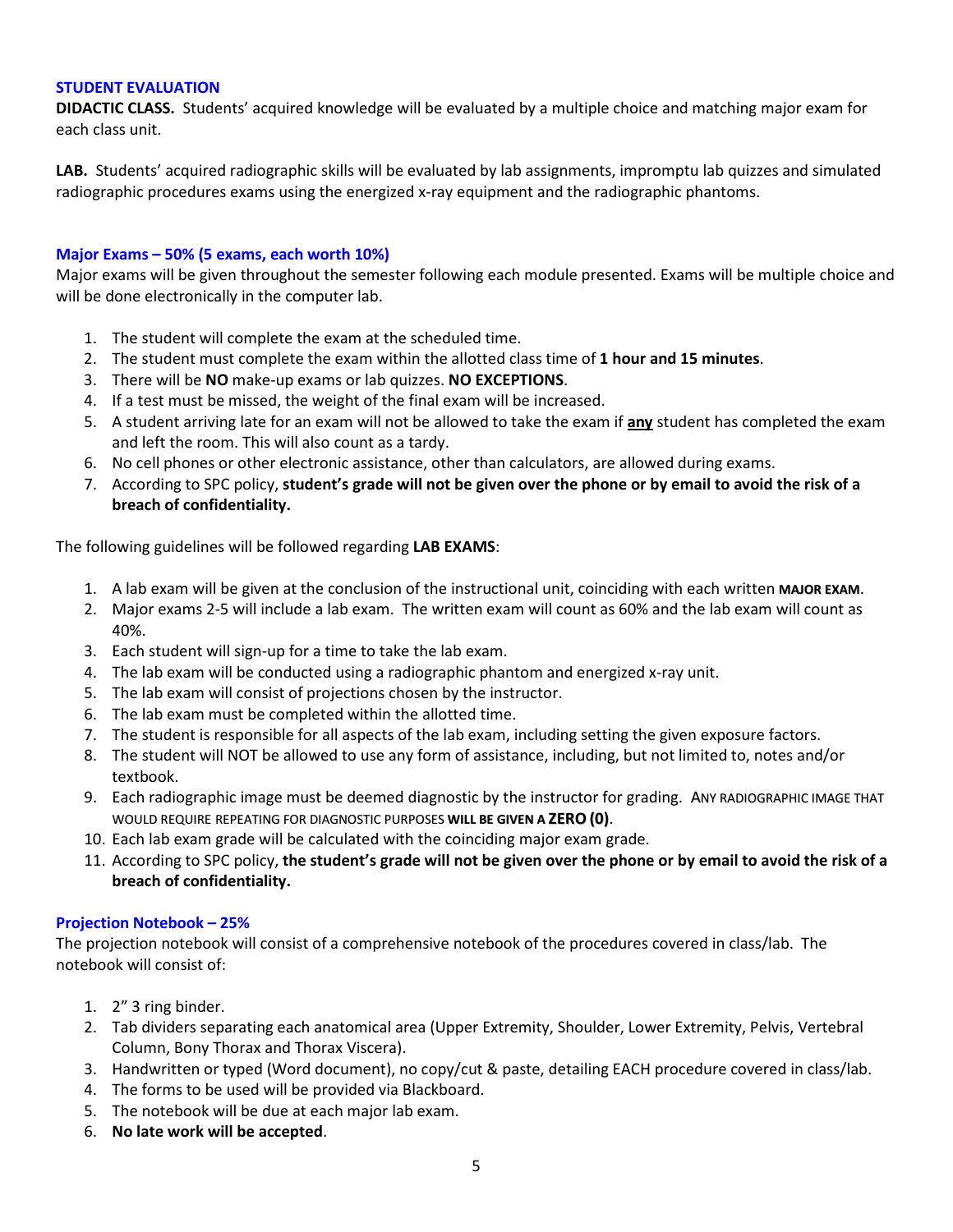### **Final Exam – 25%**

A comprehensive final exam will be given at the end of the semester. Two hours will be allotted for the final exam consisting of multiple choice questions and will be done electronically in the computer lab.

- 1. The final exam will be comprehensive.
- 2. The final exam must be completed within the allotted time.
- 3. A student arriving late for an exam will not be allowed to take the final exam if **any** student has completed the exam and left the room.
- 4. No cell phones or other electronic assistance, other than calculators, are allowed during exams.
- 5. If a student is unable to take the final exam at the assigned time for any reason, the student may be given an incomplete for the course. After consulting the instructor, the student may be assigned a time to take the final exam and remove the incomplete. The final exam and course must be completed before the start of the spring semester.
- 6. According to SPC policy, **the student's grade will not be given over the phone or by email to avoid the risk of a breach of confidentiality.**

# **LAB COMPETENCIES**

The student will demonstrate radiographic competence through simulated procedures in the following areas:

- $\checkmark$  Abdomen
- $\checkmark$  Bony thorax
- $\checkmark$  Chest
- $\checkmark$  Lower extremities and pelvic girdle
- $\checkmark$  Upper extremities and shoulder girdle
- $\checkmark$  Vertebral column

**Lab competencies are a requirement to progress in the Radiologic Technology Program and enter the clinical/practicum portion of the Program.** 

# **RADR 1411 LAB PARTICIPATION & SAFETY**

The radiographic lab is used as part of RADR 1411 to allow the student the opportunity to acquire basic radiographic skills prior to beginning the clinical/practicum aspect of the Program. The student is expected to use the full lab time to practice those radiographic skills under simulated conditions using radiographic phantoms and energized x-ray equipment. The student will also be required to practice the same skills using a classmate, without actual radiation exposures being made. It is a violation of state law to expose a living subject in the radiographic lab of SPC.

Basic radiographic procedure assignments will be distributed at the beginning of the student's assigned lab time. All lab assignments should be completed by the conclusion of the lab time.

# **For radiation safety reasons, NO HUMANS WILL BE IRRADIATED IN THE LAB SETTING. NO EXCEPTIONS.**

Students will be working with ionizing radiation emitting equipment. Therefore, students must refrain from mind altering substances, including alcohol and prescribed drugs, prior to lab time for the radiation safety of all concerned. If a student presents with any indication of being impaired, the student will not be allowed to participate in lab and sent home. A second offense may result in disciplinary withdrawal from the course and dismissal from the Program.

If the student is taking prescription drugs, he or she must inform the faculty and schedule a make-up lab session to complete the lab assignments.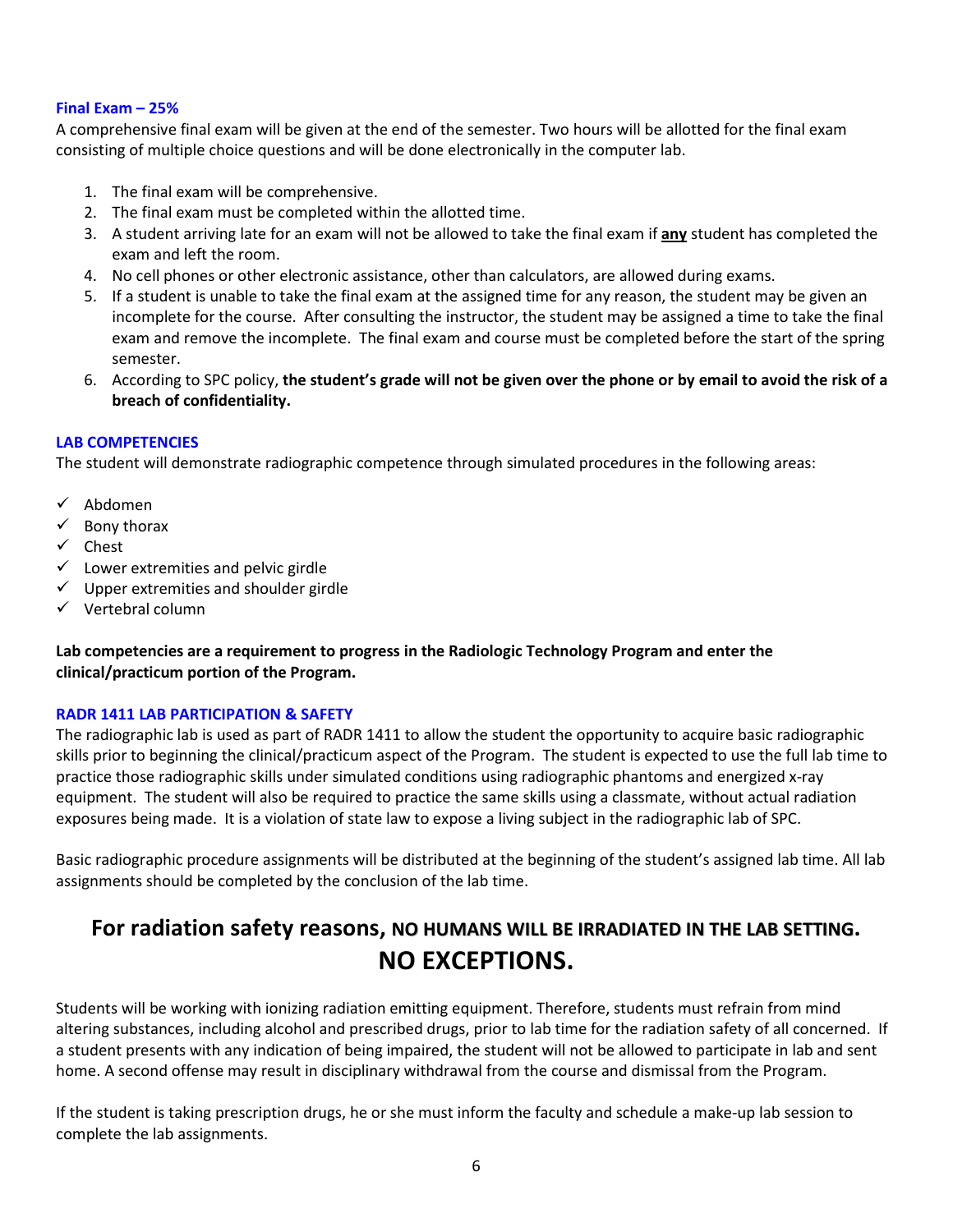**Radiographic Lab Attire.** Students are required to participate in simulated radiographic procedures regardless of their attire. Students should wear clothing that does not restrict movement, yet is appropriate for the classroom and lab. Students will be involved in lifting and moving phantoms, patients and equipment, therefore, the student should avoid wearing clothing that he or she does not want to be damaged. For safety reasons closed toe shoes are required for lab also. Dosimeter badges are required at **all** times the student is located in the lab/classroom when the x-ray equipment is energized x-ray lab.

The student is responsible for the appropriate use and storage of the radiation dosimeter. The student is required to wear the radiation dosimeter **at the collar level**. At the end of lab, the student is required to **store the dosimeter in the designated location**. If the student accidentally wears the dosimeter home or work, the student is responsible for the safe storage of the dosimeter.

*Do not leave the dosimeter in any location of intense heat or light (i.e. your vehicle). Do not wash the badge with your clothing. If the dosimeter is lost, the student may not be allowed to participate in lab, until the dosimeter is*  found or replaced. This may impact the student's ability to complete the course objectives, resulting in academic *dismissal from the Program. If the student fails to return the dosimeter at the next scheduled lab, the student will be dismissed and sent home.*

### **COMMUNICATION POLICY**

Electronic communication between instructor and students in this course will utilize the South Plains College "My SPC" email system and Remind ®. Instructor will not initiate communication using private email accounts. Students are encouraged to check SPC email on a regular basis.

#### **STUDENT CONDUCT**

Students in this class are expected to abide by the standards of student conduct as defined in the SPC Student Guide and Radiologic Technology Program Student Handbook.

#### **CELL PHONES**

Cell phones are to be turned OFF during scheduled class/lab periods, unless prior approval has been given from the instructor. **THIS INCLUDES TEXT MESSAGING.** Cell phones are to be used outside the classroom only.

Students will be dismissed from class/lab and sent home if a phone continuously rings/vibrates or if the student is discovered texting. The student will receive an absence for the class. The phone number to the front desk is (806)716- 4622 for emergencies.

# **ACCOMMODATIONS**

#### **Disabilities Statement**

Students with disabilities, including but not limited to physical, psychiatric, or learning disabilities, who wish to request accommodations in this class should notify the Disability Services Office early in the semester so that the appropriate arrangements may be made. In accordance with federal law, a student requesting accommodations must provide acceptable documentation of his/her disability to the Disability Services Office. For more information, call or visit the Disability Services Office at Levelland (Student Health & Wellness Office) 806-716-2577, Reese Center (Building 8) 806-716-4675, or Plainview Center (Main Office) 806-716-4302 or 806-296-9611.

#### **Diversity Statement**

In this class, the teacher will establish and support an environment that values and nurtures individual and group differences and encourages engagement and interaction. Understanding and respecting multiple experiences and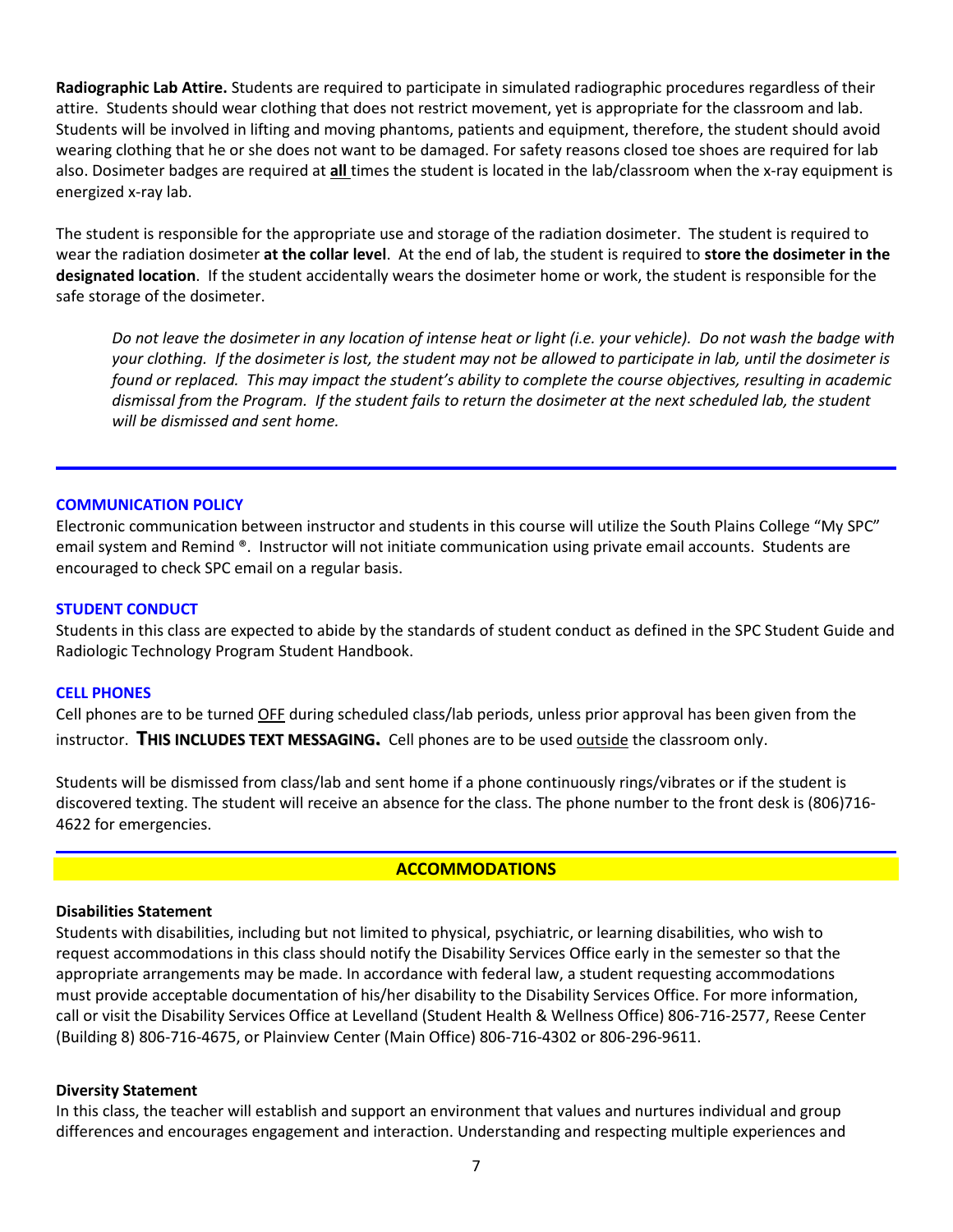perspectives will serve to challenge and stimulate all of us to learn about others, about the larger world and about ourselves. By promoting diversity and intellectual exchange, we will not only mirror society as it is, but also model society as it should and can be.

# **COURSE OUTLINE**

# INSTRUCTIONAL UNIT: **GENERAL ANATOMY AND RADIOGRAPHIC POSITIONING TERMINOLOGY** The student will:

- 1. Identify the planes of the human body.
- 2. Identify the cavities of the human body and their contents.
- 3. Identify the divisions of the human abdomen: quadrants, regions.
- 4. Identify the surface landmarks significant to radiographic positioning.
- 5. Identify the bones of the human axial skeleton and appendicular skeleton.
- 6. Identify and describe the classifications of bones.
- 7. Identify and describe examples of the structural classifications of skeletal joints.
- 8. Identify and describe bone markings and features.
- 9. Identify and describe anatomical relationship terms.
- 10. Identify and describe terms used in radiographic positioning and procedures
- 11. Identify and define terms related to body movement.

# TEXTBOOK READING ASSIGNMENT: **Merrill's Atlas, Vol. I**, Chapters 1 & 3

### INSTRUCTIONAL UNIT: **RADIOGRAPHIC PROCEDURES OF THE UPPER EXTREMITIES** The student will:

- 1. Review and identify the anatomy of the upper extremity including the: hand, forearm, arm and articulations.
- 2. Identify and describe the appearance of the three fat pads associated with the elbow.
- 3. Identify and describe the procedure for each radiographic projection of the upper extremity covered in class, including patient position, anatomical structure position, and alignment of the central ray, image receptor and anatomical structure.
- 4. Identify and describe the structures demonstrated best in each upper extremity projection covered in class including the use of illustrations and radiographic images.
- 5. Identify and describe the evaluation criteria for each upper extremity projection covered in class.
- 6. Define pathologies and abnormalities affecting the upper extremities.

# TEXTBOOK READING ASSIGNMENT: **Merrill's Atlas, Vol. I**, Chapter 4

# INSTRUCTIONAL UNIT: **RADIOGRAPHIC PROCEDURES OF THE SHOULDER GIRDLE** The student will:

- 1. Review and identify the anatomy of the shoulder girdle, including the articulations.
- 2. Identify and describe the procedure for each radiographic projection of the shoulder girdle covered in class, including patient position, anatomical structure position, and alignment of the central ray, image receptor and anatomical structure.
- 3. Identify and describe the structures demonstrated best in each shoulder girdle projection covered in class including the use of illustrations and radiographic images.
- 4. Identify and describe the evaluation criteria for each shoulder girdle projection covered in class.
- 5. Define pathologies and abnormalities affecting the shoulder girdle.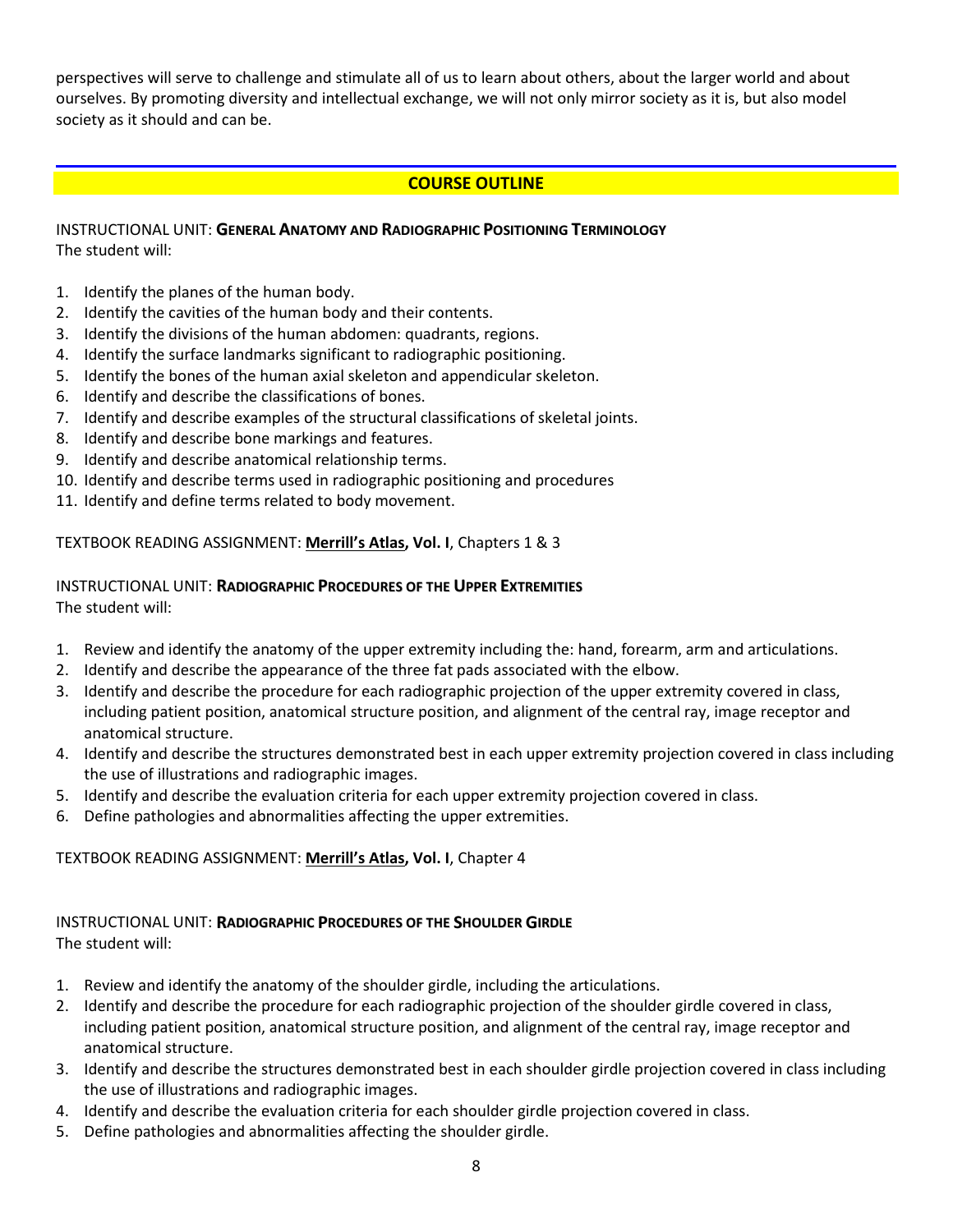# TEXTBOOK READING ASSIGNMENT: **Merrill's Atlas, Vol. I**, Chapter 5

# INSTRUCTIONAL UNIT: **RADIOGRAPHIC PROCEDURES OF THE LOWER EXTREMITIES** The student will:

- 1. Review and identify the anatomy of the lower extremity, including the: foot, leg, femur, patella, knee and articulations.
- 2. Identify and describe the procedure for each radiographic projection of the lower extremity covered in class, including patient position, anatomical structure position, and alignment of the central ray, image receptor and anatomical structure.
- 3. Identify and describe the structures demonstrated best in each lower extremity projection covered in class including the use of illustrations and radiographic images.
- 4. Identify and describe the evaluation criteria for each lower extremity projection covered in class.
- 5. Define pathologies and abnormalities affecting the lower extremities.

# TEXTBOOK READING ASSIGNMENT: **Merrill's Atlas, Vol. I**, Chapter 6

# INSTRUCTIONAL UNIT: **RADIOGRAPHIC PROCEDURES OF THE PELVIC GIRDLE & HIP** The student will:

- 1. Review and identify the anatomy of the pelvic girdle and upper femora, including the: hip bone, proximal femur and articulations.
- 2. Identify and describe the procedure for each radiographic projection of the pelvic girdle and hip covered in class, including patient position, anatomical structure position, and alignment of the central ray, image receptor and anatomical structure.
- 3. Identify and describe the structures demonstrated best in each pelvic and hip projection covered in class including the use of illustrations and radiographic images.
- 4. Identify and describe the evaluation criteria for each pelvic and hip projection covered in class.
- 5. Define pathologies and abnormalities affecting the pelvic girdle and hip.

# TEXTBOOK READING ASSIGNMENT: **Merrill's Atlas, Vol. I**, Chapter 7

### INSTRUCTIONAL UNIT: **RADIOGRAPHIC PROCEDURES OF THE VERTEBRAL COLUMN** The student will:

- 1. Review and identify the anatomy of the vertebral column, including the: cervical spine, thoracic spine, lumbar spine, sacrum/coccyx and articulations.
- 2. Identify and describe the procedure for each radiographic projection of the vertebral column covered in class, including patient position, anatomical structure position, and alignment of the central ray, image receptor and anatomical structure.
- 3. Identify and describe the structures demonstrated best in each vertebral column projection covered in class including the use of illustrations and radiographic images.
- 4. Identify and describe the evaluation criteria for each vertebral column projection covered in class.
- 5. Define pathologies and abnormalities affecting the vertebral column.

# TEXTBOOK READING ASSIGNMENT: **Merrill's Atlas, Vol. I**, Chapter 8

INSTRUCTIONAL UNIT: **RADIOGRAPHIC PROCEDURES OF THE BONY THORAX** The student will: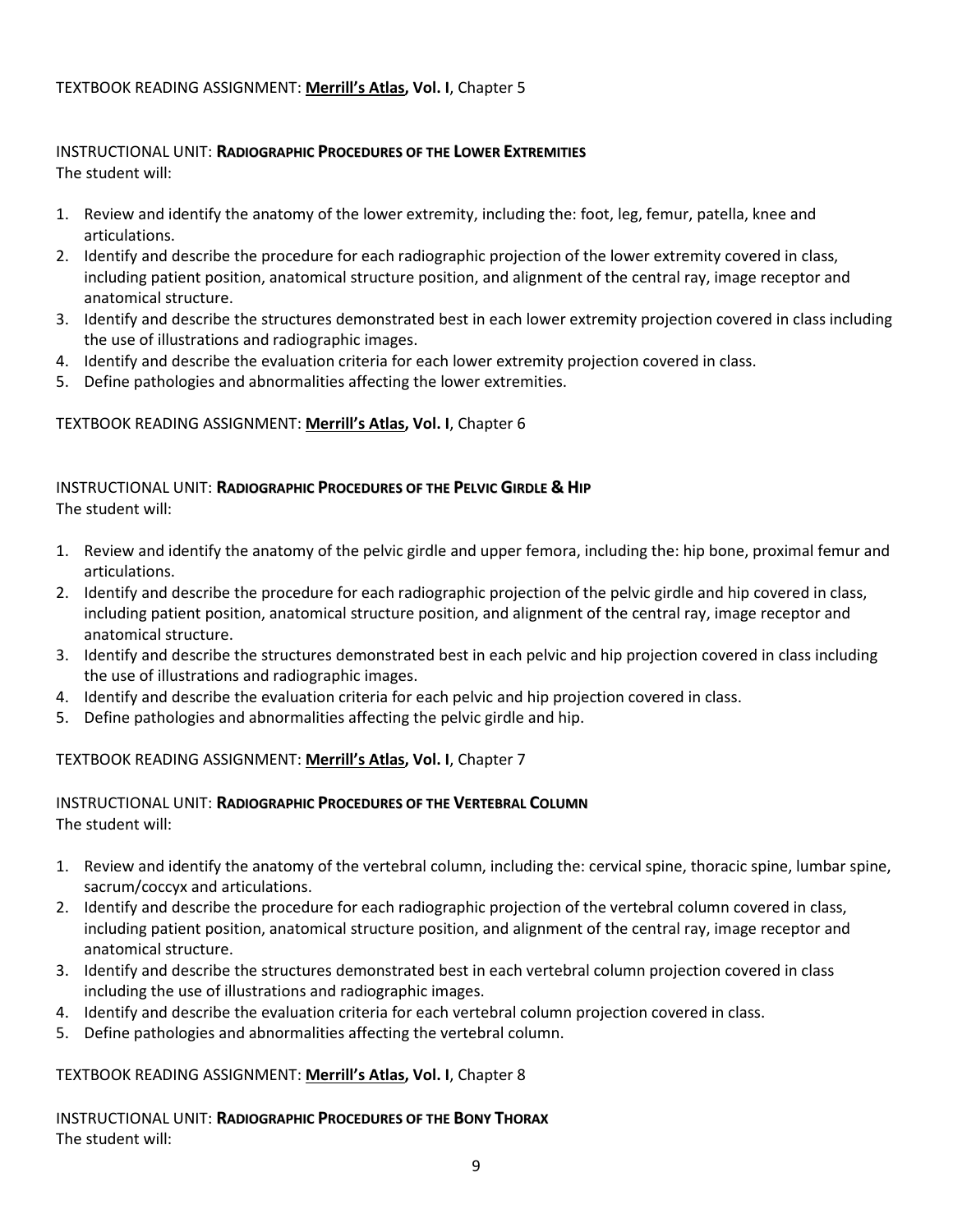- 1. Review and identify the anatomy of the bony thorax, including the: sternum, ribs and articulations.
- 2. Identify and describe the procedure for each radiographic projection of the bony thorax covered in class, including patient position, anatomical structure position, and alignment of the central ray, image receptor and anatomical structure.
- 3. Identify and describe the structures demonstrated best in each bony thorax projection covered in class including the use of illustrations and radiographic images.
- 4. Identify and describe the evaluation criteria for each bony thorax projection covered in class.
- 5. Define pathologies and abnormalities affecting the bony thorax.

# TEXTBOOK READING ASSIGNMENT: **Merrill's Atlas, Vol. I**, Chapter 9

# INSTRUCTIONAL UNIT: **RADIOGRAPHIC PROCEDURES OF THE THORACIC VISCERA (CHEST)** The student will:

- 1. Review and identify the anatomy of the thorax viscera, including the: respiratory system and mediastinum.
- 2. Identify the variations of thorax viscera due to the differences in body habitus.
- 3. Identify and describe the procedure for each radiographic projection of the thorax viscera covered in class, including patient position, anatomical structure position, and alignment of the central ray, image receptor and anatomical structure.
- 4. Identify and describe the structures demonstrated best in each thorax viscera projection covered in class including the use of illustrations and radiographic images.
- 5. Identify and describe the evaluation criteria for each thorax viscera projection covered in class.
- 6. Define pathologies and abnormalities affecting the thorax viscera.

# TEXTBOOK READING ASSIGNMENT: **Merrill's Atlas, Vol. I**, Chapter 10

# **FOUNDATION SKILLS**

# **BASIC SKILLS–Reads, Writes, Performs Arithmetic and Mathematical Operations, Listens and Speaks**

F-1 Reading–locates, understands, and interprets written information in prose and in documents such as manuals, graphs, and schedules.

F-2 Writing–communicates thoughts, ideas, information and messages in writing and creates documents such as letters, directions, manuals, reports, graphs, and flow charts.

F-3 Arithmetic–performs basic computations; uses basic numerical concepts such as whole numbers, etc.

F-4 Mathematics–approaches practical problems by choosing appropriately from a variety of mathematical techniques.

F-5 Listening–receives, attends to, interprets, and responds to verbal messages and other cues.

F-6 Speaking–organizes ideas and communicates orally.

# **THINKING SKILLS–Thinks Creatively, Makes Decisions, Solves Problems, Visualizes and Knows How to Learn and Reason**

F-7 Creative Thinking–generates new ideas.

F-8 Decision-Making–specifies goals and constraints, generates alternatives, considers risks, evaluates and chooses best alternative.

F-9 Problem Solving–recognizes problems, devises and implements plan of action.

F-10 Seeing Things in the Mind's Eye–organizes and processes symbols, pictures, graphs, objects, and other information.

F-11 Knowing How to Learn–uses efficient learning techniques to acquire and apply new knowledge and skills.

F-12 Reasoning–discovers a rule or principle underlying the relationship between two or more objects and applies it when solving a problem.

# **PERSONAL QUALITIES–Displays Responsibility, Self-Esteem, Sociability, Self-Management, Integrity and Honesty** F-13 Responsibility–exerts a high level of effort and perseveres towards goal attainment.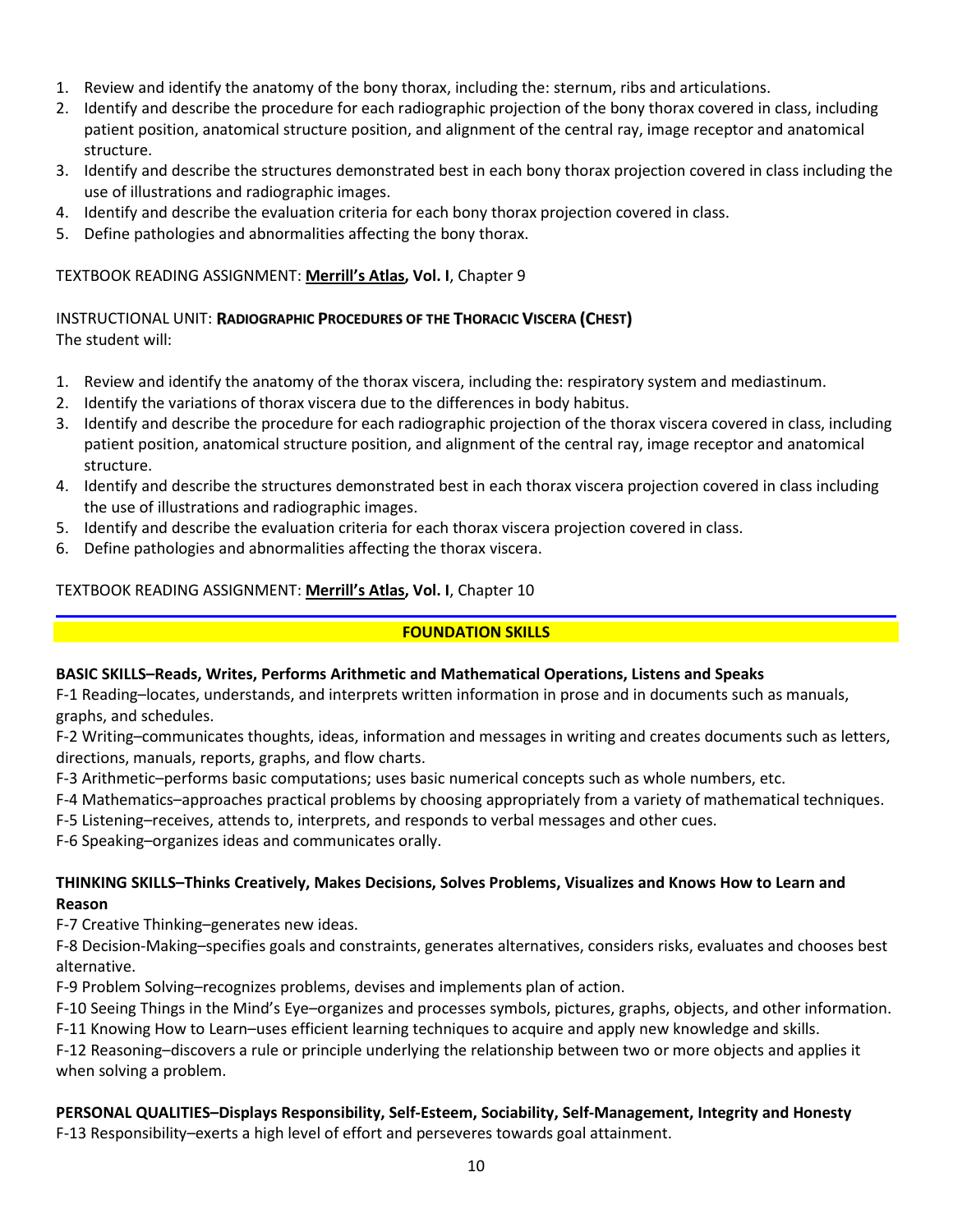F-14 Self-Esteem–believes in own self-worth and maintains a positive view of self.

F-15 Sociability–demonstrates understanding, friendliness, adaptability, empathy and politeness in group settings.

F-16 Self-Management–assesses self accurately, sets personal goals, monitors progress and exhibits self-control.

F-17 Integrity/Honesty–chooses ethical courses of action.

# **SCANS COMPETENCIES**

C-1 **TIME** - Selects goal - relevant activities, ranks them, allocates time, prepares and follows schedules.

C-2 **MONEY** - Uses or prepares budgets, makes forecasts, keeps records and makes adjustments to meet objectives.

C-3 **MATERIALS AND FACILITIES** - Acquires, stores, allocates, and uses materials or space efficiently.

C-4 **HUMAN RESOURCES** - Assesses skills and distributes work accordingly, evaluates performances and provides feedback.

# **INFORMATION - Acquires and Uses Information**

- C-5 Acquires and evaluates information.
- C-6 Organizes and maintains information.
- C-7 Interprets and communicates information.

C-8 Uses computers to process information.

# **INTERPERSONAL–Works with Others**

C-9 Participates as a member of a team and contributes to group effort.

C-10 Teaches others new skills.

C-11 Serves Clients/Customers–works to satisfy customer's expectations.

C-12 Exercises Leadership–communicates ideas to justify position, persuades and convinces others, responsibly challenges existing procedures and policies.

C-13 Negotiates-works toward agreements involving exchanges of resources; resolves divergent interests.

C-14 Works With Diversity–works well with men and women from diverse backgrounds.

# **SYSTEMS–Understands Complex Interrelationships**

C-15 Understands Systems–knows how social, organizational, and technological systems work and operates effectively with them.

C-16 Monitors and Corrects Performance–distinguishes trends, predicts impacts on system operations, diagnoses systems performance and corrects malfunctions.

C-17 Improves or Designs Systems–suggests modifications to existing systems and develops new or alternative systems to improve performance.

# **TECHNOLOGY–Works with a Variety of Technologies**

C-18 Selects Technology–chooses procedures, tools, or equipment, including computers and related technologies. C-19 Applies Technology to Task–understands overall intent and proper procedures for setup and operation of equipment.

C-20 Maintains and Troubleshoots Equipment–prevents, identifies, or solves problems with equipment, including computers and other technologies.